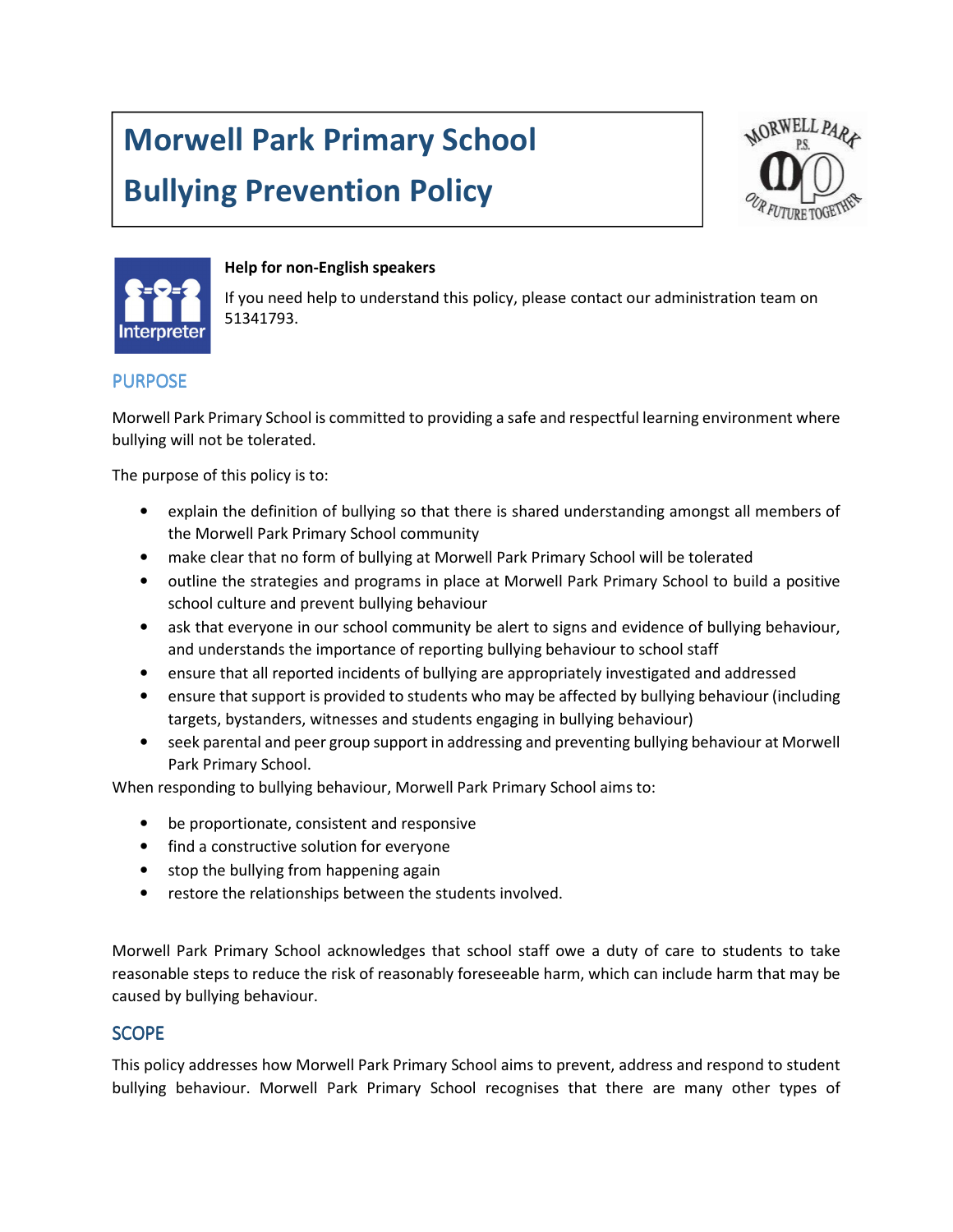inappropriate student behaviours that do not meet the definition of bullying which are also unacceptable at our school. These other inappropriate behaviours will be managed in accordance with our Student Wellbeing and Engagement Policy and Inclusion and Diversity Policy.

This policy applies to all school activities, including camps and excursions. It also applies to bullying behaviour between students that occurs outside of school hours, where the behaviour impacts on student wellbeing and safety at school.

## **POLICY**

## **Definitions**

#### Bullying

In 2018 the Education Council of the Council of Australian Governments endorsed the following definition of bullying for use by all Australian schools:

Bullying is an ongoing and deliberate misuse of power in relationships through repeated verbal, physical and/or social behaviour that intends to cause physical, social and/or psychological harm. It can involve an individual or a group misusing their power, or perceived power, over one or more persons who feel unable to stop it from happening.

Bullying can happen in person or online, via various digital platforms and devices and it can be obvious (overt) or hidden (covert). Bullying behaviour is repeated, or has the potential to be repeated, over time (for example, through sharing of digital records)

Bullying of any form or for any reason can have immediate, medium and long-term effects on those involved, including bystanders. Single incidents and conflict or fights between equals, whether in person or online, are not defined as bullying.

Bullying has three main features:

- It involves a misuse of power in a relationship
- It is ongoing and repeated, and
- It involves behaviours that can cause harm.

There are four main types of bullying behaviour:

- Physical examples include hitting, pushing, shoving or intimidating or otherwise physically hurting another person, damaging or stealing their belongings. It includes threats of violence.
- Verbal/written examples include name-calling or insulting someone about an attribute, quality or personal characteristic.
- Social (sometimes called relational or emotional bullying) examples include deliberately excluding someone, spreading rumours, sharing information that will have a harmful effect on the other person and/or damaging a person's social reputation or social acceptance.
- Cyberbullying any form of bullying behaviour that occurs online or via a mobile device. It can be verbal or written, and can include threats of violence as well as images, videos and/or audio.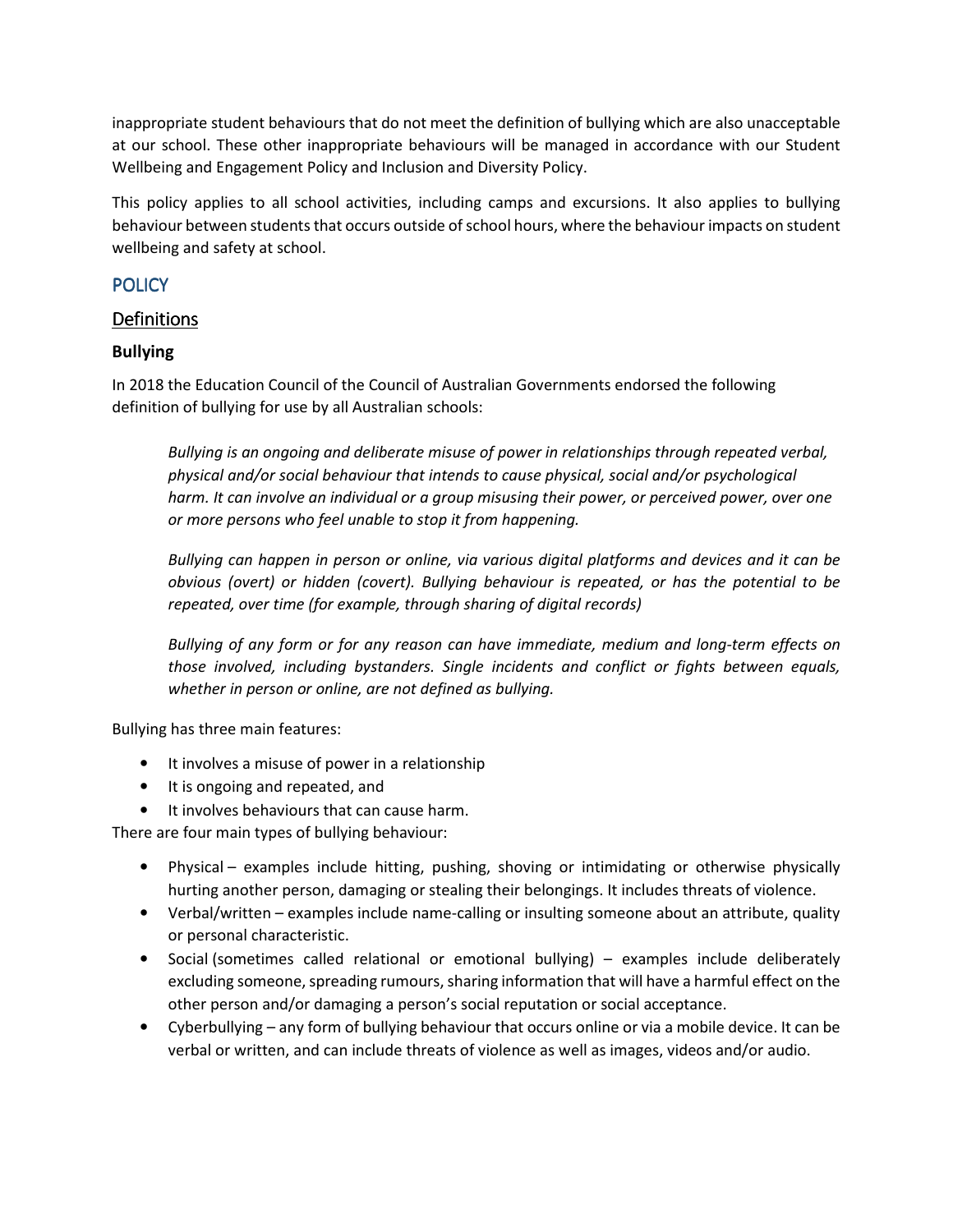Bullying can be a form of racism, sexism, homophobia, transphobia or other type of social prejudice when the behaviour is targeted at an individual or group because of a personal characteristic, such as race, religion, sex, sexual orientation, gender identity or disability.

For further information about bullying, refer to: **Bully Stoppers (education.vic.gov.au)** and the Department's Bullying Prevention and Response policy on the Policy and Advisory Library.

#### Other distressing and inappropriate behaviours

Many distressing and inappropriate behaviours may not constitute bullying even though they are unpleasant. Students who are involved in or who witness any distressing and inappropriate behaviours should report their concerns to school staff and our school will follow our Student Wellbeing and Engagement Policy and/or this Bullying Prevention Policy where the behaviour constitutes bullying.

Mutual conflict involves an argument or disagreement between people with no imbalance of power. In incidents of mutual conflict, generally, both parties are upset and usually both want a resolution to the issue. Unresolved mutual conflict can develop into bullying if one of the parties targets the other repeatedly in retaliation.

Social rejection or dislike is not bullying unless it involves deliberate and repeated attempts to cause distress, exclude or create dislike by others.

Single-episode acts of nastiness or physical aggression are not the same as bullying. However, single episodes of nastiness or physical aggression are not acceptable behaviours at our school and may have serious consequences for students engaging in this behaviour. Morwell Park Primary School will use its Student Wellbeing and Engagement Policy to guide a response to single episodes of nastiness or physical aggression.

Harassment is language or actions that are demeaning, offensive or intimidating to a person. It can take many forms, including sexual harassment and disability harassment.

Discrimination is behaviour that treats someone unfavourably because of a personal characteristic (for example, race, religious belief or activity, disability, sex or intersex status, gender identity or sexual orientation).

Discrimination, harassment, and any other inappropriate behaviour is not tolerated at our school and there may be serious consequences for students engaging in this behaviour. This includes any form of racism, religious or disability discrimination, sexism, homophobia, transphobia, or any other behaviour that targets an individual or group. Further information about discrimination and harassment, including definitions, is set out in our Inclusion and Diversity Policy.

#### Bullying Prevention

Morwell Park Primary School has a number of programs and strategies in place to build a positive and inclusive school culture and relationships to promote wellbeing. We strive to foster a school culture that prevents bullying behaviour by modelling, encouraging and teaching behaviour that demonstrates acceptance, kindness and respect.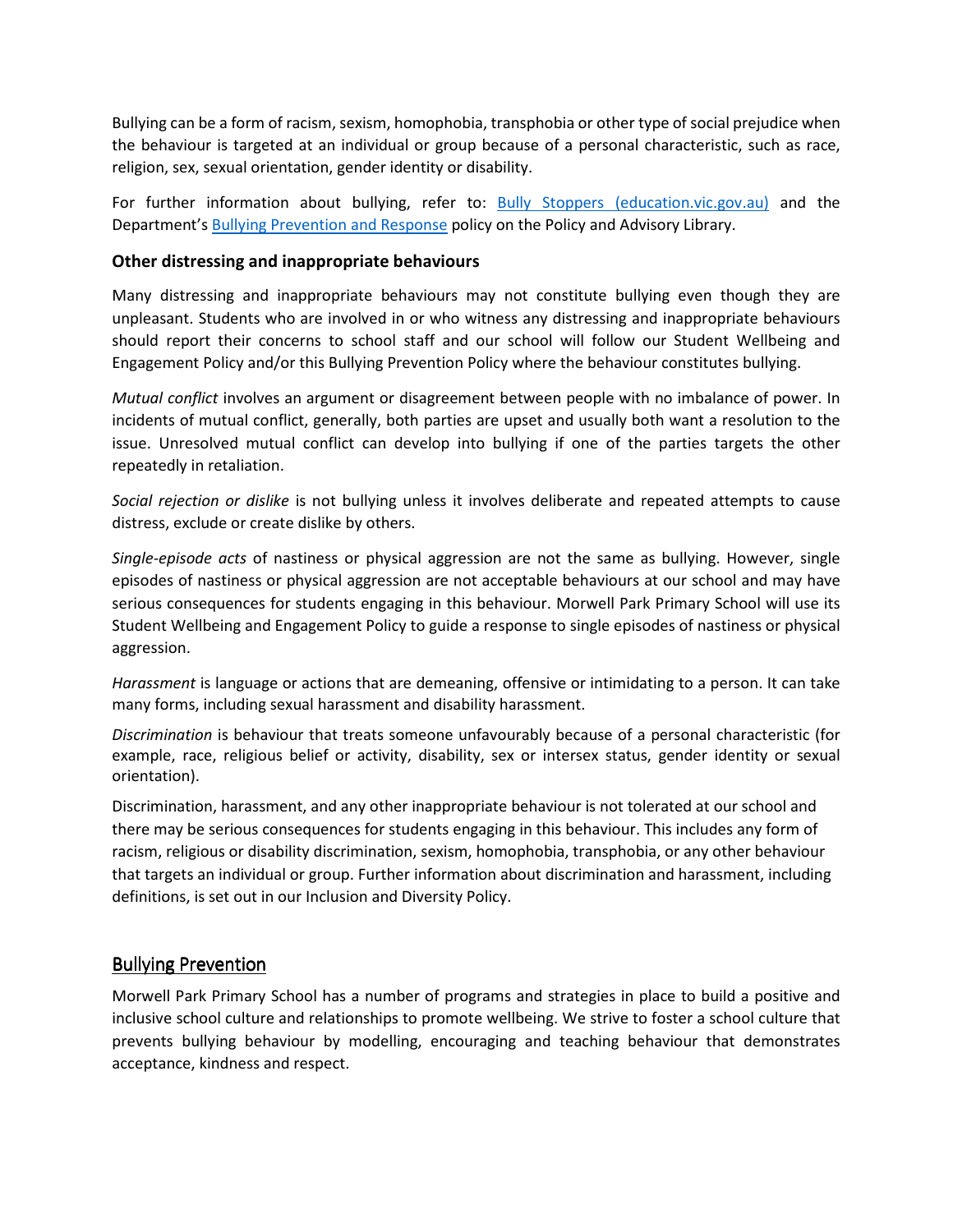Bullying prevention at Morwell Park Primary School is proactive and is supported by research that indicates that a whole school, multifaceted approach is the most effect way to prevent and address bullying. At our school:

- We identify and implement evidence-based programs and initiatives from the Schools Mental Health Menu that are relevant to preventing and addressing bullying and help us to build a positive and inclusive school climate
- We strive to build strong partnerships between the school, families and the broader community that means all members work together to ensure the safety of students.
- We participate in the Respectful Relationships initiative, which aims to embed a culture of respect and equality across our school.
- We celebrate the diverse backgrounds of members of our school community and teach multicultural education, including Aboriginal History, to promote mutual respect and social cohesion.
- Teachers are encouraged to incorporate classroom management strategies that discourage bullying and promote positive behaviour.
- In the classroom, our social and emotional learning curriculum teaches students what constitutes bullying and how to respond to bullying behaviour assertively. This promotes resilience, assertiveness, conflict resolution and problem solving.
- We promote upstander behaviour as a way of empowering our students to positively and safely take appropriate action when they see or hear of a peer being bullied.
- The Peer Support Program and cross-grade DOJO events encourages positive relationships between students in different year levels.
- We seek to empower students to be confident communicators and to resolve conflict in a nonaggressive and constructive way.
- Students are encouraged to look out for each other and to talk to teachers and older peers about any bullying they have experienced or witnessed.
- We participate in the National Day of Action against Bullying and Violence.

For further information about our engagement and wellbeing initiatives, please see our Student Wellbeing and Engagement policy

#### Incident Response

#### Reporting concerns to Morwell Park Primary School

Bullying is not tolerated at our school. We ensure bullying behaviour is identified and addressed with appropriate and proportionate consequences. All bullying complaints will be taken seriously and responded to sensitively..

Students who may be experiencing bullying behaviour, or students who have witnessed bullying behaviour, are encouraged to report their concerns to school staff or another trusted adult as soon as possible.

Our ability to effectively reduce and eliminate bullying behaviour is greatly affected by students and/or parents and carers reporting concerning behaviour as soon as possible, so that the responses implemented by Morwell Park Primary School are timely and appropriate in the circumstances.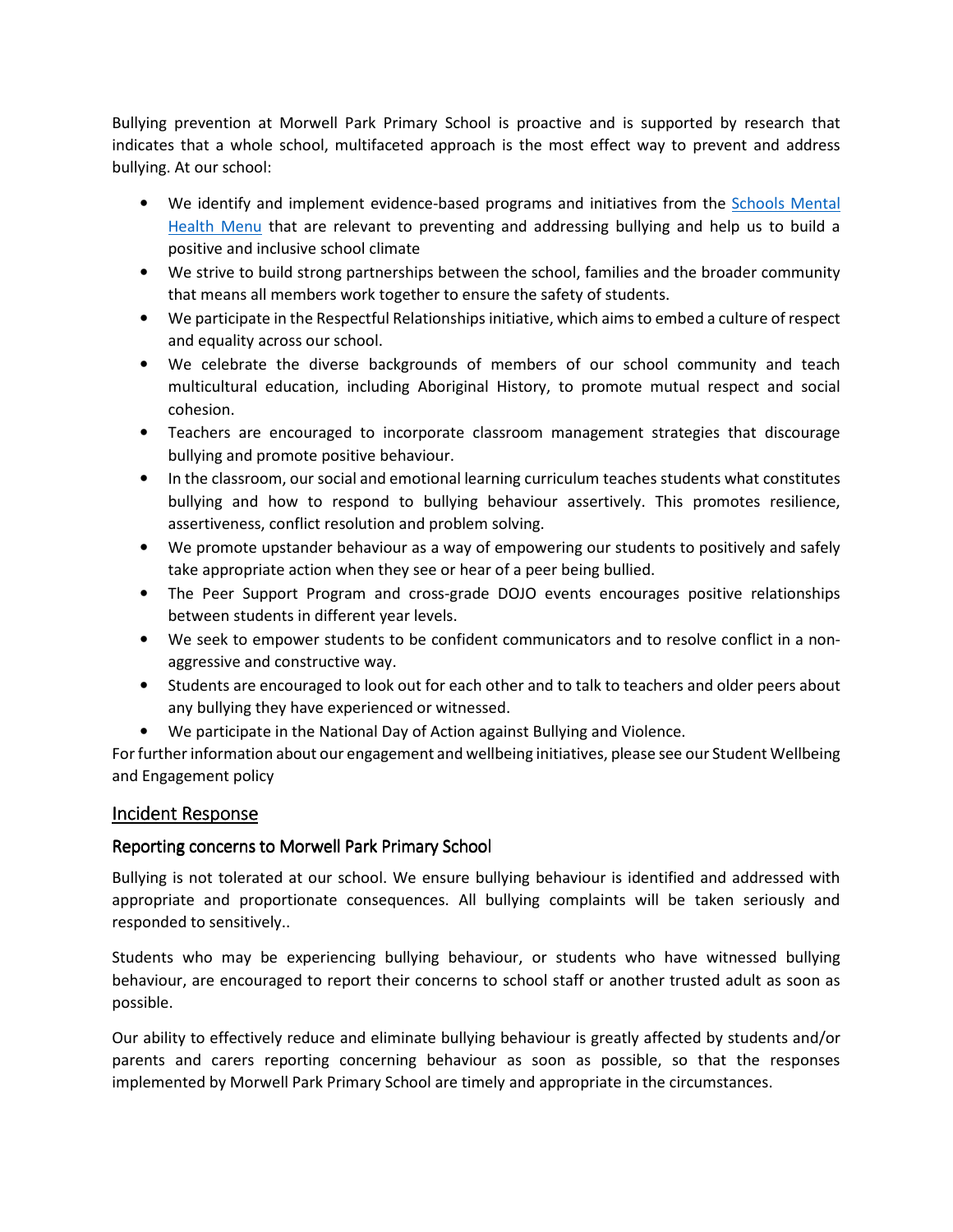We encourage students to speak to the classroom teacher. However, students are welcome to discuss their concerns with any trusted member of staff including teachers, education support staff, wellbeing staff, school social worker, assistant principal or principal.

Parents or carers who develop concerns that their child is involved in, or has witnessed bullying behaviour at Morwell Park Primary School should contact the school principal.

#### **Investigations**

When notified of alleged bullying behaviour, school staff are required to:

- 1. record the details of the allegations in GradExpert/SENTRAL and
- 2. inform the Assistant Principal or Principal

A member of our Wellbeing or Leadership team are responsible for investigating allegations of bullying in a timely and sensitive manner. To appropriately investigate an allegation of bullying, the staff member may:

- speak to the those involved in the allegations, including the target/s, the students allegedly engaging in bullying behaviour/s and any witnesses to the incidents
- speak to the parent/carer(s) of the students involved
- speak to the teachers of the students involved
- take detailed notes of all discussions for future reference
- obtain written statements from all or any of the above.

All communications with students while investigating an allegation of bullying will be managed sensitively. Investigations will be completed as quickly as possible to allow for the behaviours to be addressed in a timely manner.

The objective of completing a thorough investigation into the circumstances of alleged bullying behaviour is to determine the nature of the conduct and the students involved. A thorough understanding of the alleged bullying will inform staff about how to most effectively implement an appropriate response to that behaviour.

Serious bullying, including serious cyberbullying, is a criminal offence and may be referred to Victoria Police. For more information, see: Brodie's Law.

#### Responses to bullying behaviours

When the investigating staff member has sufficient information to understand the circumstances of the alleged bullying and the students involved, a number of strategies may be implemented to address the behaviour and support affected students in consultation with Student Wellbeing Team, teachers, SSS, Assistant Principal, Principal, Department of Education and Training specialist staff etc.

There are a number of factors that will be considered when determining the most appropriate response to the behaviour. When making a decision about how to respond to bullying behaviour, Morwell Park Primary School will consider:

- the age, maturity and individual circumstances of the students involved
- the severity and frequency of the bullying, and the impact it has had on the target student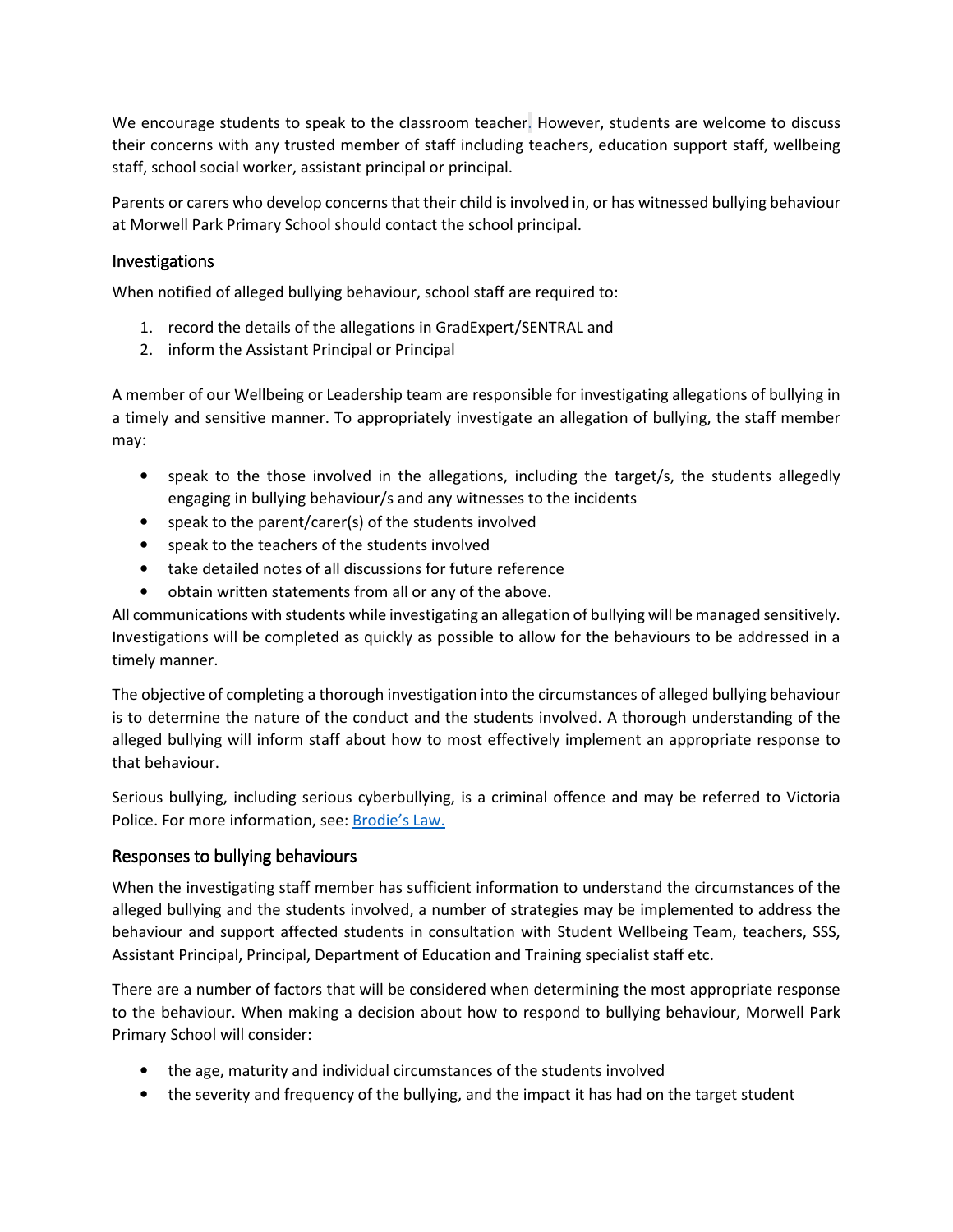- whether the student/s engaging in bullying behaviour have displayed similar behaviour before
- whether the bullying took place in a group or one-to-one context
- whether the students engaging in bullying behaviour demonstrates insight or remorse for their behaviour
- the alleged motive of the behaviour.

The investigating staff member may implement all, or some of the following responses to bullying behaviours:

- Offer wellbeing support, including referral to the school Social Worker to:
	- o the target student or students
	- o the students engaging in the bullying behaviour
	- o affected students, including witnesses and/or friends of the target student.
- Facilitate a restorative practice meeting with all or some of the students involved. The objective of restorative practice is to repair relationships that have been damaged by bringing about a sense of remorse and restorative action on the part of the person who has bullied someone and forgiveness by the person who has been bullied.
- Facilitate a mediation between some or all of the students involved to help to encourage students to take responsibility for their behaviour and explore underlying reasons for conflict or grievance. Mediation is only suitable if all students are involved voluntarily and demonstrate a willingness to engage in the mediation process.
- Facilitate a process using the Support Group Method, involving the target student(s), the students engaging in bullying behaviour and a group of students who are likely to be supportive of the target(s).
- Facilitate a Student Support Group meeting and/or Behaviour Support Plan for affected students.
- Prepare a Safety Plan or Individual Management Plan restricting contact between target and students engaging in bullying behaviour.
- Provide discussion and/or mentoring for different social and emotional learning competencies of the students involved, including explicit social skill instruction, Student Mentor, resilience programs, etc.
- Monitor the behaviour of the students involved for an appropriate time and take follow up action if necessary.
- Implement cohort, year group, or whole school targeted strategies to reinforce positive behaviours.
- Implement proportionate disciplinary consequences for the students engaging in bullying behaviour, which may include removal of privileges, detention, suspension and/or expulsion consistent with our Student Wellbeing and Engagement policy, the Ministerial Order on Suspensions and Expulsions and any other relevant Department policy.

Morwell Park Primary School understands the importance of monitoring and following up on the progress of students who have been involved in or affected by bullying behaviour. Where appropriate, school staff will also endeavour to provide parents and carers with updates on the management of bullying incidents.

The investigating staff member is responsible for maintaining up to date records of the investigation of and responses to bullying behaviour.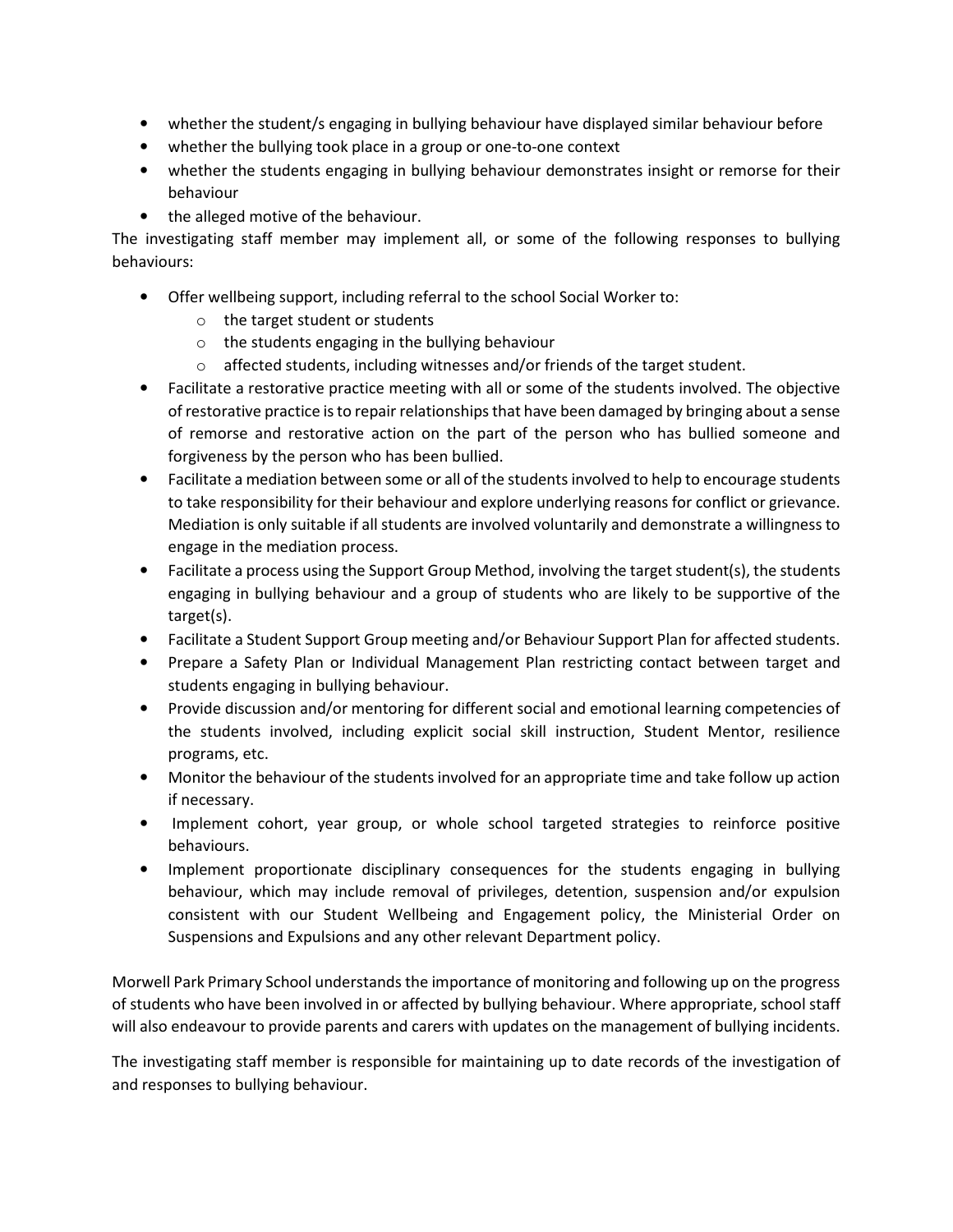# **COMMUNICATION**

This policy will be communicated to our school community in the following ways:

- Available publicly on our school's website
- Included in staff induction processes
- Discussed at staff briefings/meetings as required
- Discussed at parent information nights/sessions
- Made available in hard copy from school administration upon request

#### FURTHER INFORMATION AND RESOURCES

This policy should be read in conjunction with the following school policies:

- Statement of Values and School Philosophy
- Student Wellbeing and Engagement Policy
- Parent Complaints policy
- Duty of Care Policy
- Inclusion and Diversity Policy

Our school also follows Department of Education and Training policy relating to bullying including:

- Bullying Prevention and Response
- Cybersafety and Responsible Use of Digital Technologies
- Equal Opportunity and Human Rights Students
- LGBTIQ Student Support Policy

The following websites and resources provide useful information on prevention and responding to bullying, as well as supporting students who have been the target of bullying behaviours:

- Bully Stoppers
- Report racism or religious discrimination in schools
- Kids Helpline
- ReachOut Australia
- Lifeline
- Bullying. No way!
- Student Wellbeing Hub
- eSafety Commissioner
- Australian Student Wellbeing Framework

#### EVALUATION

This policy will be reviewed every 2 years, or earlier as required following an incident or analysis of new research or school data relating to bullying, to ensure that the policy remains up to date, practical and effective.

Data to inform this review will be collected through:

- discussion and consultation with students and parent/carers
- regular student bullying surveys